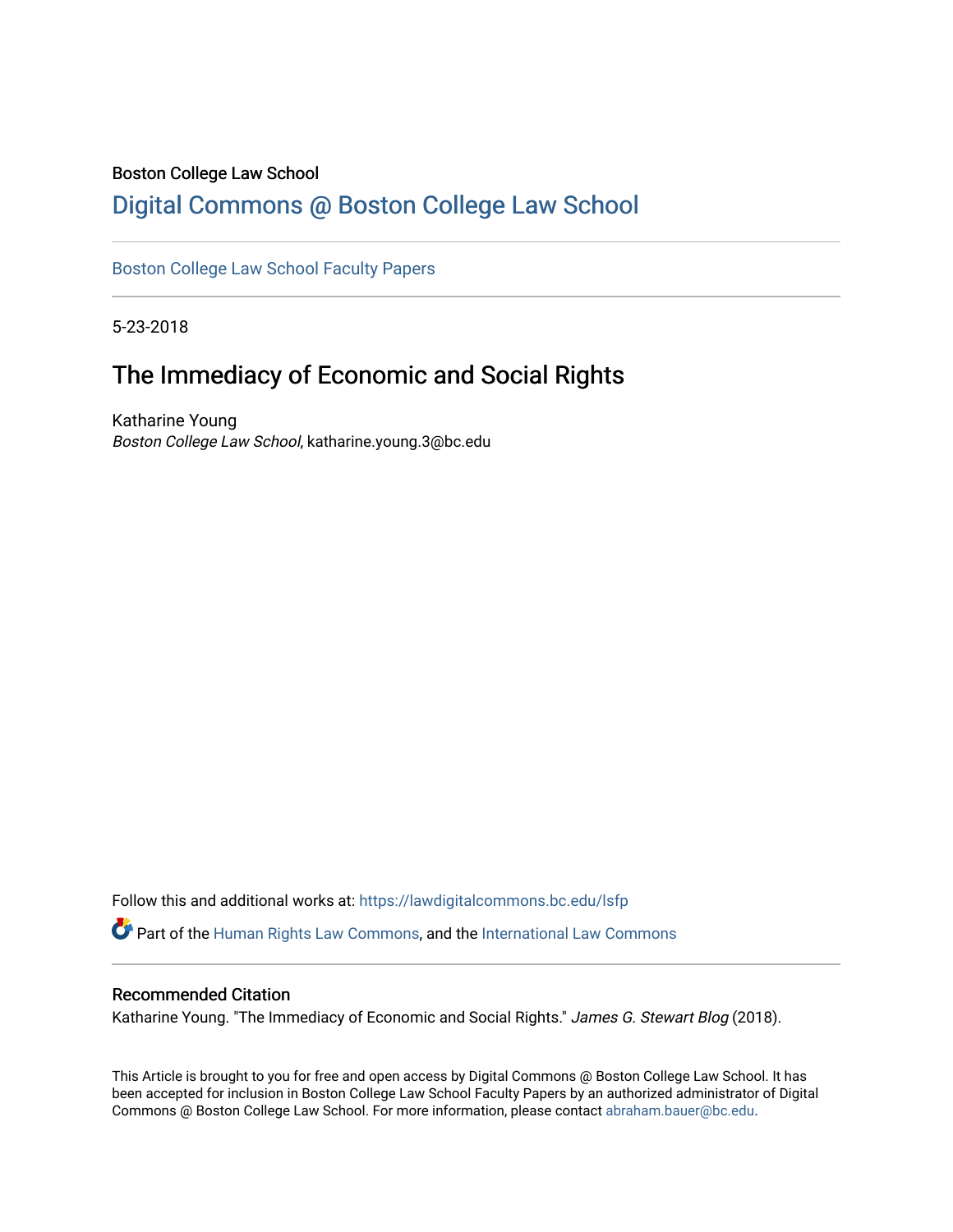#### **HUMAN RIGHTS, MORAL PHILOSOPHY**

# THE IMMEDIACY OF ECONOMIC AND SOCIAL **RIGHTS**

MAY 23, 2018 | KATHARINE G. YOUNG

Katharine Young is an Associate Professor of Law at Boston College Law School. Her scholarship focuses on comparative constitutional law, economic and social rights, constitutional theory and positive state obligations, international human rights law, and public law and gender.

In his report to the World Bank on the highly contested concept of "Minimum Core Obligations" in international human rights law, Professor Tasioulas proposes an interpretation which equates the concept with unqualified temporal priority: minimum core obligations are the sub-set of obligations associated with economic, social and cultural rights that must be immediately complied with in full by all states. These are special obligations, he suggests, to which the ICESCR's express doctrine of "progressive realization" does not apply. These obligations are understood as invariant in content for all states parties (despite states' different background resources), uniform and constrained by their connection to a particular right. They are to take priority, ceteris paribus, over other obligations associated with economic, social and cultural rights.

I have great sympathy for efforts to limit the reach of the progressive realization doctrine, and to reinforce the conceptual priors that drive the content of economic, social and cultural rights. And Tasioulas's preference for an approach that directs attention to the time frame in which obligations must be discharged is very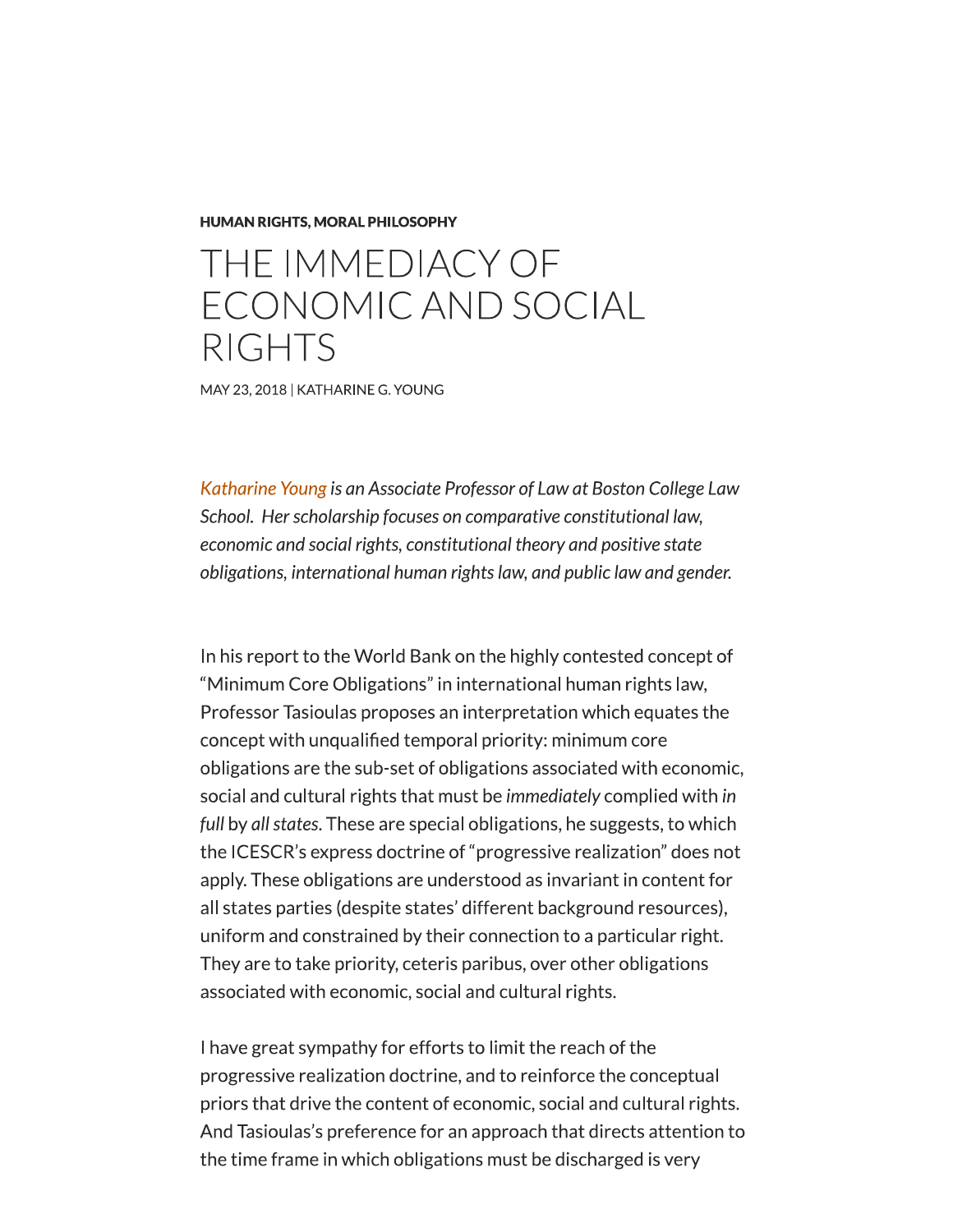important. Yet his equation of priority with immediacy is a shortterm, ameliorative, and likely counterproductive approach to the intolerable and all-too familiar delay that attends these rights. In this brief comment, I want to outline what I take to be the broad question of temporality in the ordering of economic, social and cultural rights obligations, the way Tasioulas's answer may minimize it, and why it matters.

Let me first commend the important contribution, to public policy audiences, offered by the crisp distinction of the various roles imported onto the minimum core concept. Since the Committee on Economic, Social and Cultural Rights first expressed the view, in 1990 with General Comment No. 3, that where a "significant" number of individuals is deprived of essential foodstuffs, of essential primary health care, of basic shelter and housing, or of the most basic forms of education", that state is "prima facie, failing to discharge its obligations", that seemingly uncontroversial view has been deployed in multiple ways. The concept itself has stood in as a proxy for rules of justiciability or non-derogation, or to the values of human dignity or basic needs.<sup>[1]</sup> Indeed, my 2008 article pointed to these competing  $-$  and often incompatible  $-$  interpretations as a reason for directing research and practical energies elsewhere: first, to improve the reliability of indicators and other monitoring data in measuring realization, including of the rights of the most vulnerable; second, to explore balancing and proportionality as doctrines that have become flexible, if highly debated, tools to enforce rights; and third, to give concrete content to the extraterritorial obligations set out in article 2(1) of the ICESCR and elsewhere. And indeed, it is in these directions that the last decade of scholarship on economic and social rights have focused, alongside the recognition that such rights, while becoming standard in many of the world's constitutions and statutes, were diverging in substantive legal content.<sup>[2]</sup>

And yet the minimum core persists: attractive to those who might think a minimalist content is the most we can hope for under background conditions of extreme poverty and inequality and invariably limited resources. For Tasioulas, this means ascribing temporal priority - that minimum core obligations should be those of "immediate effect". Let us leave to one side that this interpretation is contrary to the Committee's and other regional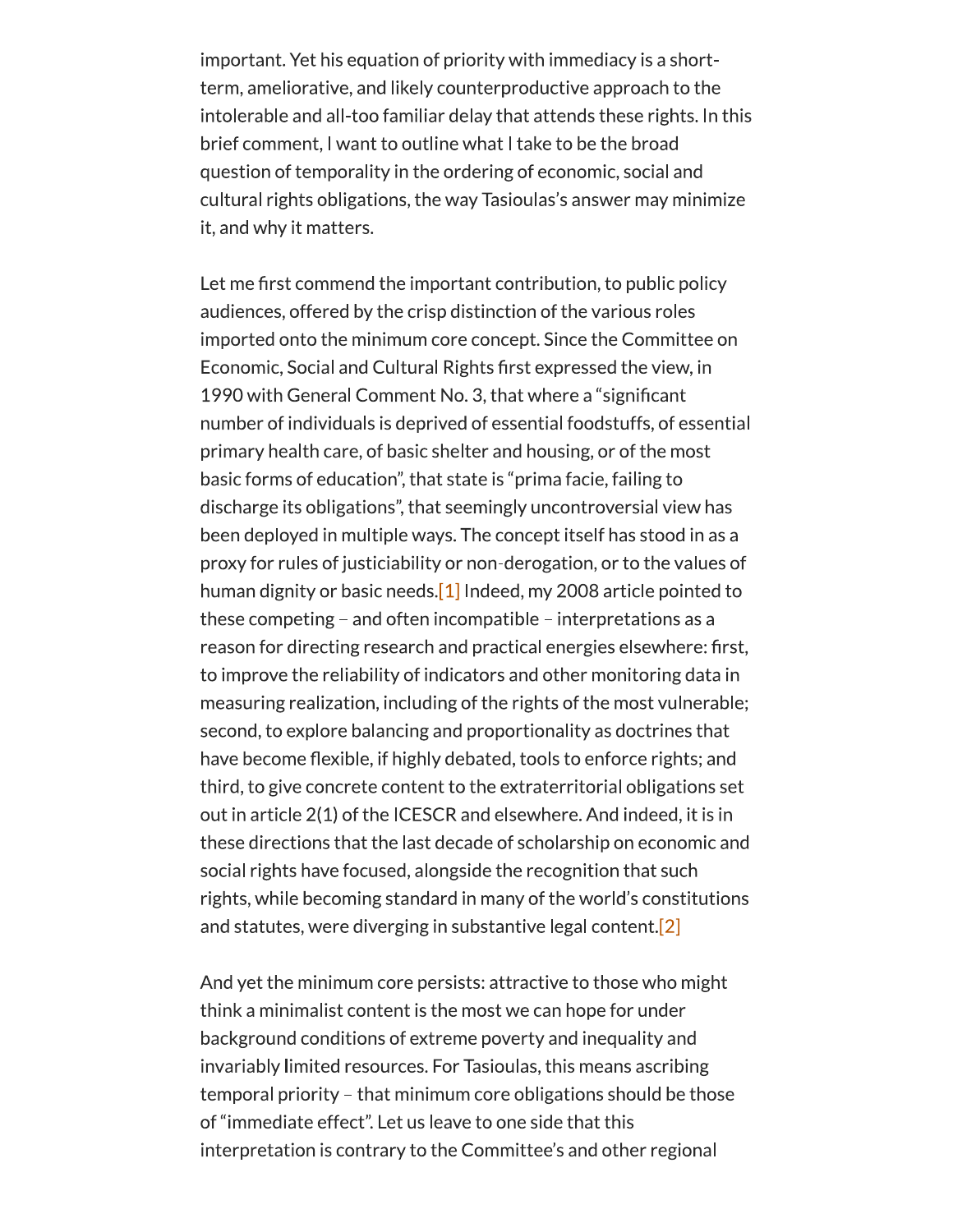efforts to demarcate "minimum core obligations" and "immediate obligations" as separate categories, and to interpret each in light of the indivisibility and interdependence of all human rights. Perhaps departures such as Tasioulas's may be warranted – interpretive efforts are not always consistent and may anyway be evolving. Instead, let us examine what is implied by a strategy to limit the doctrine of "progressive realization" by expanding the reach of the minimum core.

I suggest that this proposal for "minimum core obligations", which are to be discharged immediately and prior to other obligations, replicates age-old distinctions between categories of rights, and fails to appreciate the distinctiveness of the idea that, when moral rights are transposed to legal rights, they create legal duties on the state (as a primary matter). The preferable view is to maintain an interpretation of economic, social and cultural rights that is conducive to regional and network efforts at setting standards, more open to claimants' demands, and better equipped to address the prevailing framework of laws that contribute to such stark material deprivation.

First, advocates of the distinction between "first generation" civil and political rights, and "second generation" economic, social and cultural rights claimed that these two types of rights were fundamentally different, in that only the former could lead to obligations of immediate effect. The argument in support of economic, social and cultural rights had to overcome precisely that view, by proving that that immediacy did not correlate with importance. Tasioulas's attempt to privilege a sub-set of economic, social and cultural rights that acquire this same status essentially brings back that ill-fated distinction, only this time internal to the category of economic, social and cultural rights.

While some interpretations of progressive realization also reinforce that distinction, the better view is that the obligation does not set out a space of unaccountable delay whenever resources are required. An obligation towards progressive achievement, as it appears in the Universal Declaration of Human Rights of 1948, applies to all rights; its special formulation for economic, social and cultural rights was contested at the time of the ICESCR's drafting,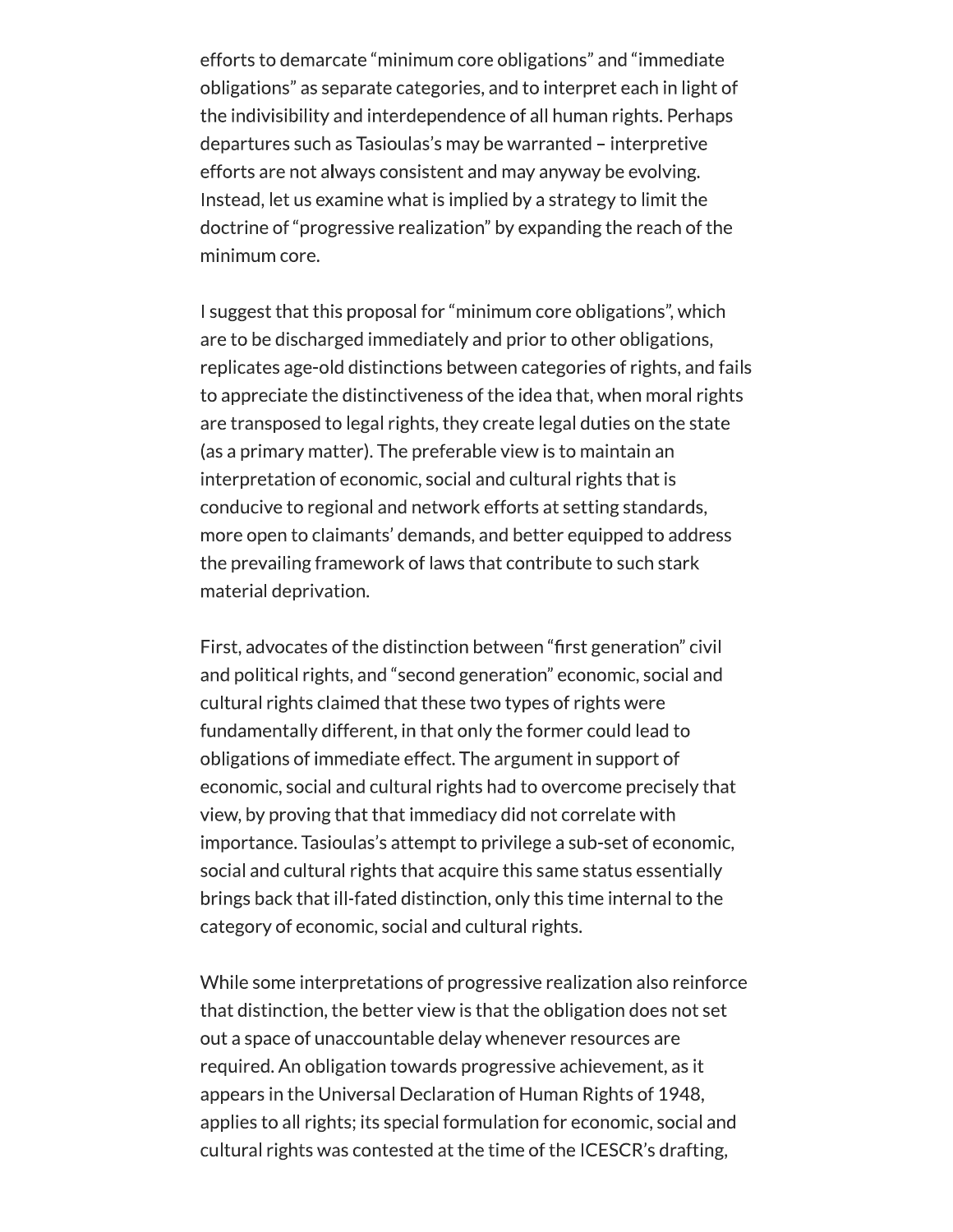with some representatives suggesting a reasonable time frame, or even a time limit, should accompany the clause. The Committee's General Comments have pointed to an obligation to take expeditious and effective steps as part of progressive realization, and duties of non-retrogression have also been analysed. And the omission of progressive realization in subsequent treaties, such as in CEDAW - despite some reversals, such as the CRPD - might suggest a recognition that accountability and appropriate flexibility can be generated without it.

In addition to reviving that distinction, Tasioulas misunderstands the nature of the primary duty bearer: the state. His emphasis on an unqualified priority for certain obligations fails to appreciate that, for the state, temporal sequence cannot be commanded by a "minimum core" of rights. Immediacy in fact pertains to all claimants. The most vulnerable can, of course, demand special duties, but to insert a doctrine which requires other obligations to be suspended until those duties are discharged is to misunderstand this role. It may play into certain neoliberal prescriptions that have been discredited on various grounds, as my 2008 article warned, and at the very least entrench a stunted idea of state obligations to oversee - and even to plan - the economy.

Let me demonstrate with an example from the right to education. Tasioulas asserts that a state cannot prioritize high-level research institutes over the provision of primary schools. This point is, of course, elementary and wholly independent of the proposed minimum core doctrine: the ICESCR itself, in one of its longest articles, sets out important priorities. Primary education is to be compulsory and free for all; higher education is to be equally accessible, on the basis of capacity.  $\boxed{3}$  But to require the discharge of core obligations towards primary education before other levels are addressed is to misunderstand this article, the much more nuanced General Comment No. 13, and the task of a state. How might a government respond to a transnational corporation, seeking to market secondary and tertiary education, for instance, if it is to be put in breach of its duties if it does not wait until primary education is secured? Clearly, a state's legal obligations to take steps to regulate this sector are just as important - and just as immediate as the former.